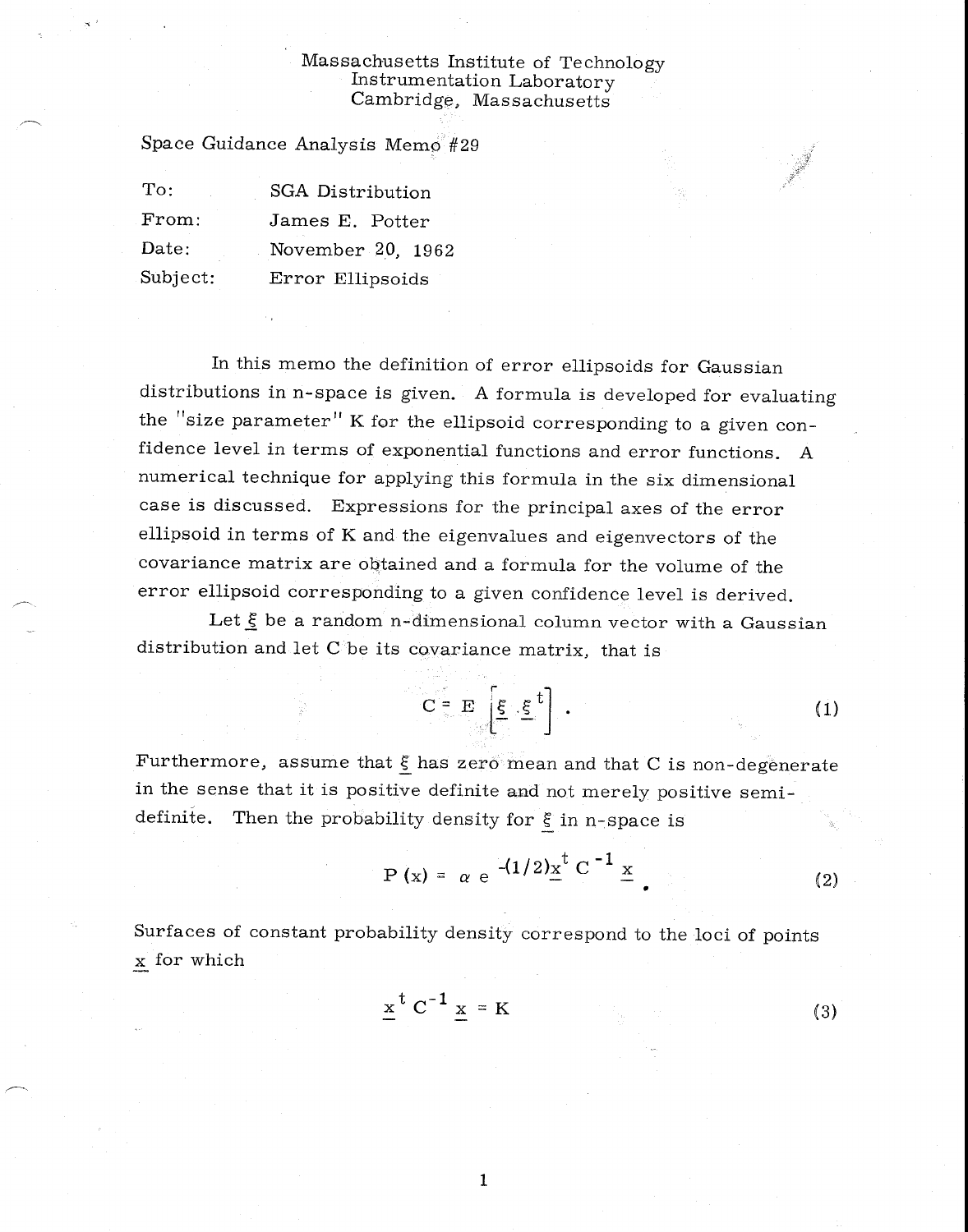where K is a constant. Let  $B = C^{-1}$ . Since C is positive definite, its inverse B is positive definite and equation (3) defines an n-dimensional ellipsoid,  $E_K$ .

As the constant K in equation (3) increases, the ellipsoid  $E_K$  expands and the probability that the tip of the random vector  $\xi$  lies inside  $E_K$ increases toward one. The error ellipsoid corresponding to the probability p is the ellipsoid  $E_K$  for which the probability that  $\xi$  lies inside  $E_K$  is p.

#### FORMULA FOR K

The probability that x lies inside the ellipsoid  $E_K$  is

$$
P_{K} = \int_{E_{K}} \alpha e \exp\left[-\frac{1}{2} \times \frac{1}{2} B \times \right] dx
$$
 (4)

where  $dx$  represents an n-dimensional volume element. Since C is positive definite, there is a real symmetric matrix A (the "square root" of C) such that

$$
C = A^2
$$

(5)

Let

Then

$$
\underline{x}^t B \underline{x} = \underline{y}^t A B A \underline{y}
$$

 $y = A^{-1} x$ .

but

$$
B = C^{-1} = A^{-1} A^{-1}
$$

or

$$
\underline{x}^t B\underline{x} = \underline{y}^t \underline{y} \qquad . \tag{6}
$$

Thus the ellipse  $E_K$  in x-space corresponds to the sphere

 $y^t$  y = K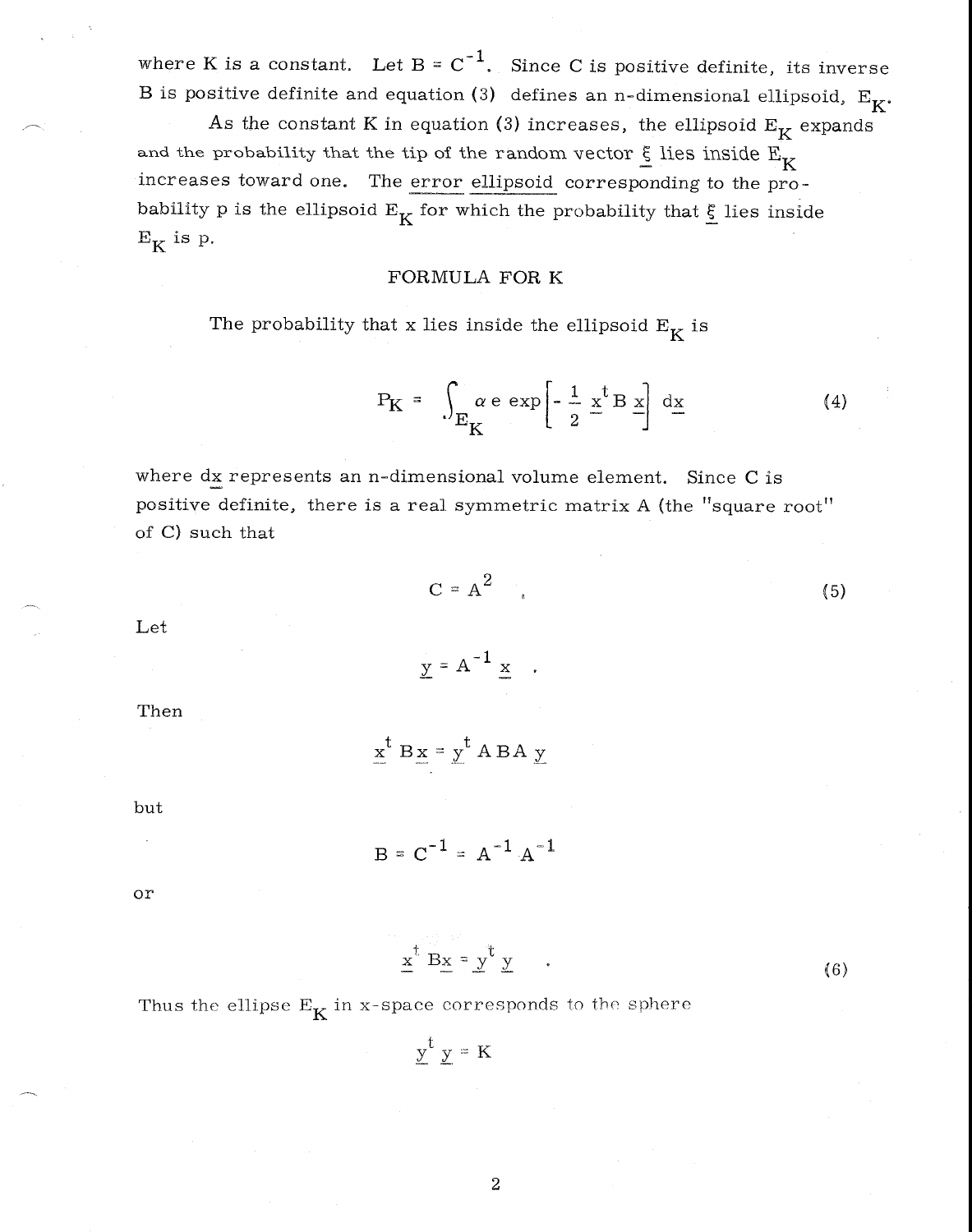in y-space. Transformed to y-space, the integral (4) becomes

$$
P_{\mathbf{K}} = \int \alpha \, \mathbf{e} \, \exp\left(-\frac{1}{2} \, \underline{y}^{\dagger} \underline{y}\right) \beta \, \mathrm{d} \underline{y} \tag{7}
$$

where  $\beta$  is the Jacobian  $\frac{\partial (x)}{\partial n} = |\det(A)|$ . The area of a spherical *a* (y)

shell of radius r in n-space is

$$
\gamma \ \ r^{n-1} \tag{8}
$$

where  $\gamma$  is a constant depending on the dimension n. If  $\gamma$  lies on a spherical shell of radius r,

$$
\underline{y}^t \underline{y} = r^2. \tag{9}
$$

Using equations (8) and (9) to transform the integral (7) to spherical coordinates we have

$$
P_{K} = \int_{0}^{\sqrt{K}} \alpha \beta \gamma e^{-(1/2)r^{2}} r^{n-1} dr
$$
 (10)

Since  $P_{\infty} = 1$ , equation (10) can be rewritten

$$
P_{K} = \frac{\int_{0}^{\sqrt{K}} \alpha \beta \gamma e^{-(1/2) r^{2}} r^{n-1} dr}{\int_{0}^{\infty} \alpha \beta \gamma e^{-(1/2) r^{2}} r^{n-1} dr}
$$
(11)

or cancelling the  $\alpha \beta \gamma$  factors in the numerator and denominator of (11)

$$
P_{K} = \frac{\int_{0}^{\sqrt{K}} e^{-(1/2) r^{2}} r^{n-1} dr}{\int_{0}^{\infty} e^{-(1/2) r^{2}} r^{n-1} dr}
$$
 (12)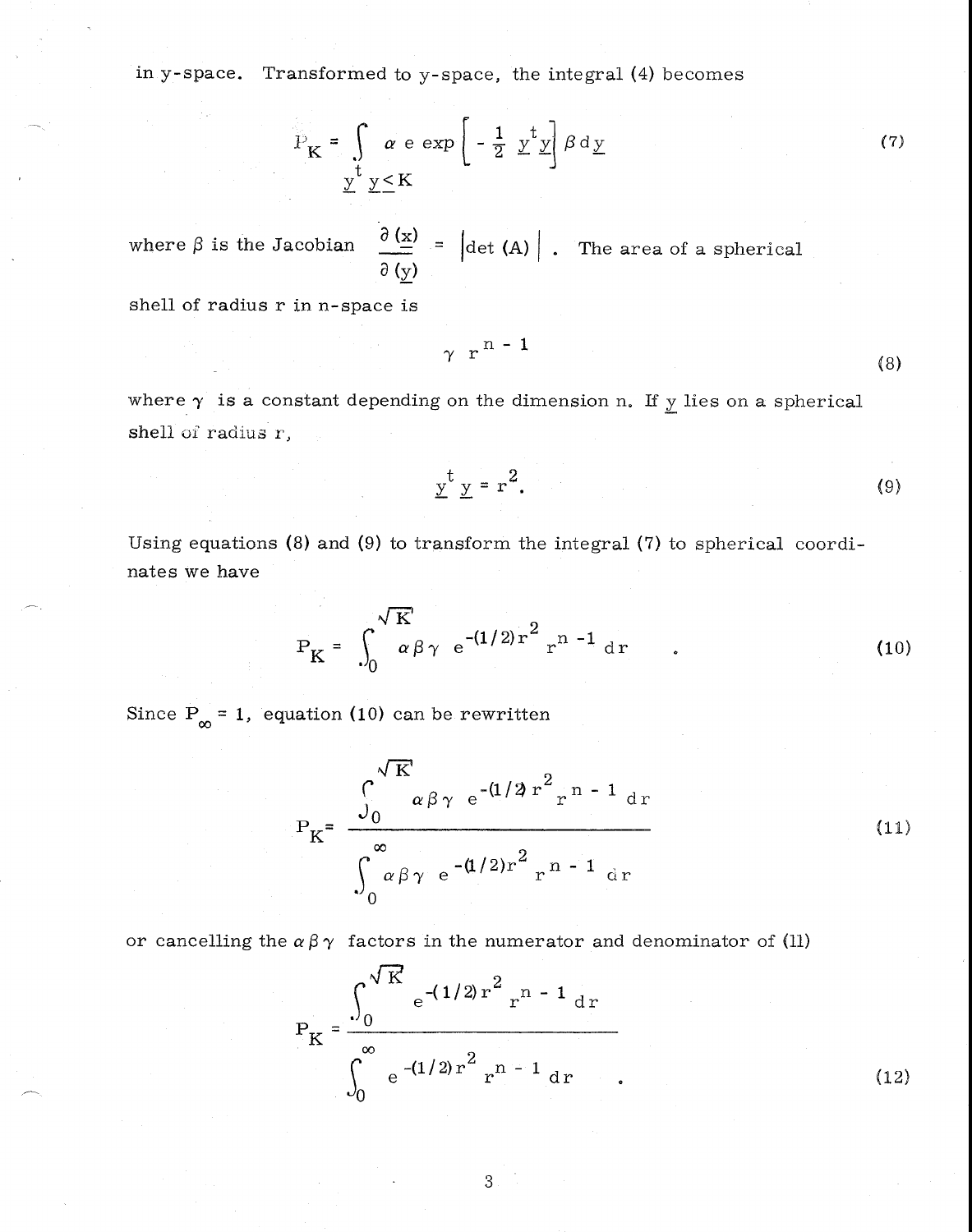Evaluation of the integral

$$
F_n(K) = \int_0^{\sqrt{K}} e^{-(1/2)r^2} r^{n-1} dr
$$

can be reduced to the evaluation of

$$
F_2(K) = \int_0^{\sqrt{K}} e^{-\frac{d}{2}r^2} r dr
$$
  
= 1 - e<sup>-K/2</sup>

if n is even or

$$
F_1(K) = \int_0^{\sqrt{K}} e^{-\frac{4}{2}r^2} dr
$$

$$
=\sqrt{\frac{\pi}{2}} \text{ erf } \left(\sqrt{\frac{K}{2}}\right)
$$

if n is odd by using the recursion formula

$$
F_n(K) = (n - 2) F_{n-2}(K) - K^{n-2} e^{-K/2}
$$
 (13)

Equation (13) is obtained by integration by parts as follows:

$$
F_n(K) = \int_0^{\sqrt{K}} e^{-(1/2) r^2} r^{n-1} dr
$$

$$
= \int_0^{\sqrt{K}} r^{n-2} d \left( e^{-(1/2) r^2} \right)
$$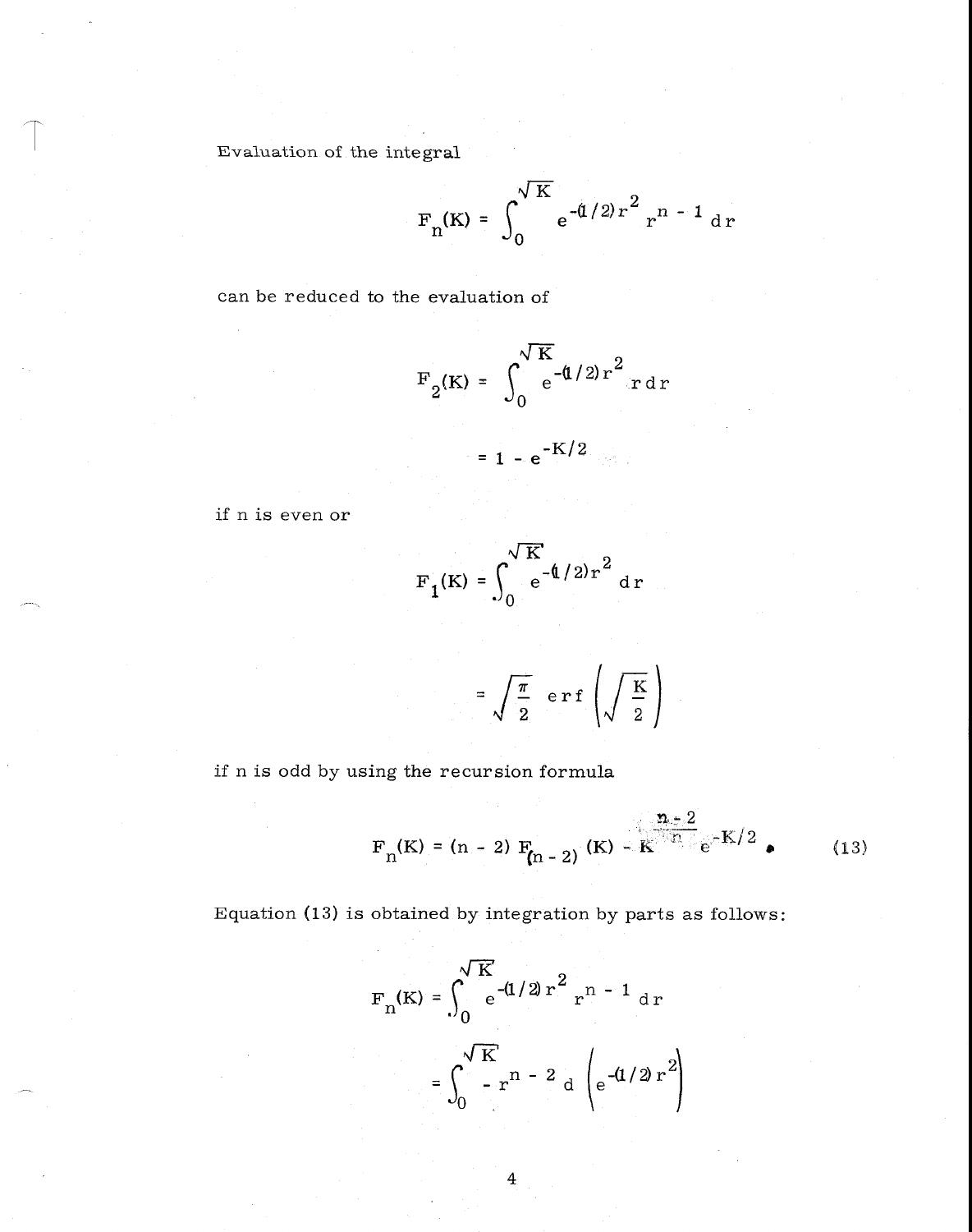$$
= -r^{n-2} e^{-(1/2) r^{2}}\Bigg|_{0}
$$
  
+ (n - 2)  $\int_{0}^{\sqrt{K}} r^{n-3} e^{-(1/2) r^{2}} dr$   
= (n - 2)  $F_{n-2}$  (K) - K  $\frac{n-2}{2}$  e^{-(1/2) K

In particular

$$
F_6 (K) = 8 - (8 + 4K + K^2) e^{-(1/2)K}
$$
 (14)

Thus when  $n = 6$ 

$$
P_{K} = 1 - (1 + \frac{1}{2} K + \frac{1}{8} K^{2}) e^{-(1/2) K}
$$
 (15)

since  $F_6(\infty) \ge 8$ . From equation (12) it follows that  $P_K$  is a strictly increasing function of K and that, as K increases from zero to infinity,  $P_K$  increases from zero to one. Thus for any value of P between zero and one there is exactly one value of K such that  $P_K = P$ .

For numerical evaluation of  $F_1(K)$  when K is larger than nine or ten it is probably more convenient to use an asymptotic series rather than an error function table. The error committed in using the following expansion is less than the first term dropped,

$$
F_1(K) \sim \sqrt{\frac{\pi}{2}} - \frac{e^{-(1/2)K}}{\sqrt{K}} \left[ 1 - \frac{1}{K} + \frac{1 \cdot 3}{K^2} - \frac{1 \cdot 3 \cdot 5}{K^3} + \frac{1 \cdot 3 \cdot 5 \cdot 7}{K^4} - \cdots \right]
$$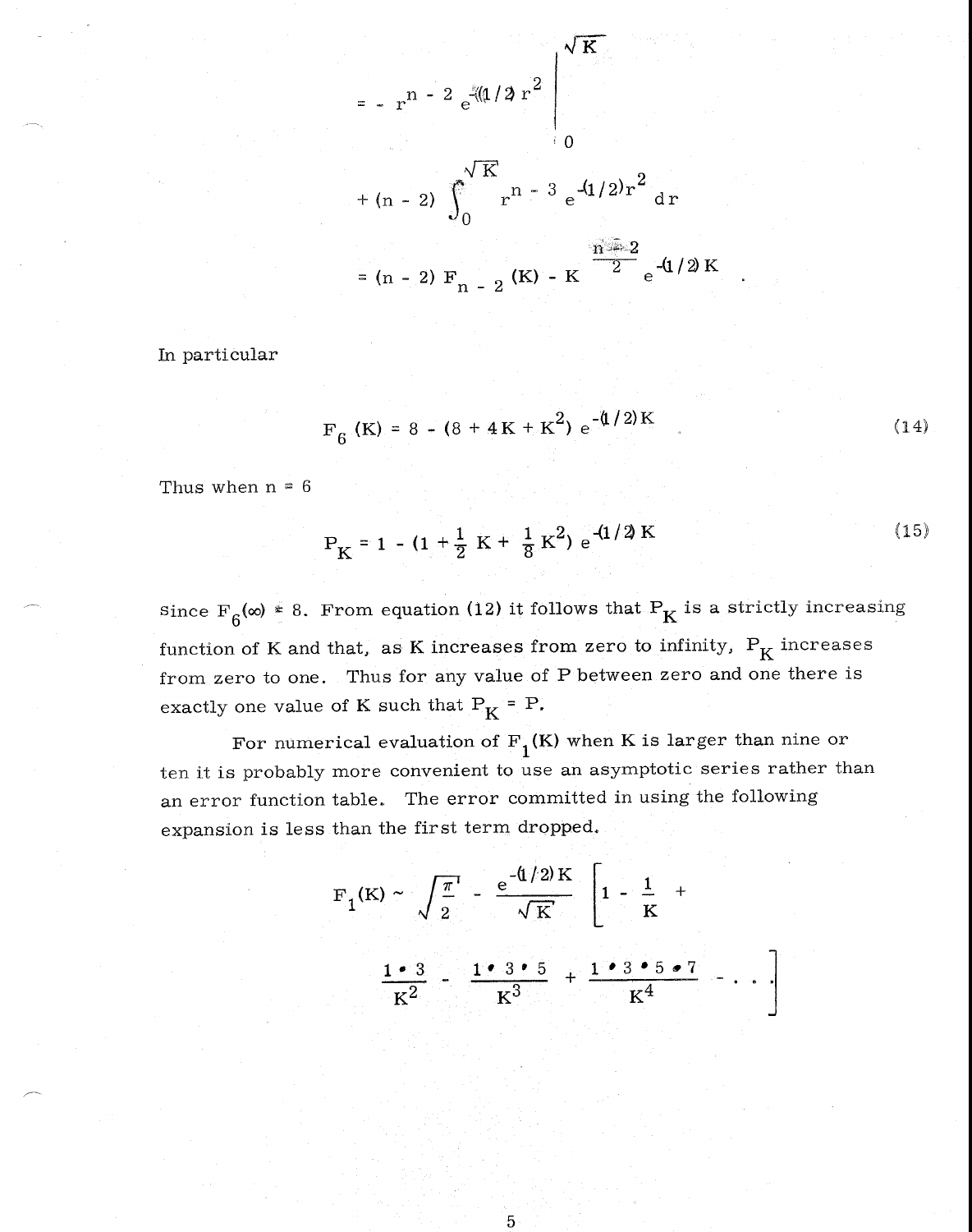# NUMERICAL TECHNIQUE

Assuming that 
$$
n = 6
$$
 and writing  $P = 1 - \epsilon$ , we have

$$
\epsilon = (1 + \frac{1}{2} K + \frac{1}{8} K^2) e^{-(1/2)K}.
$$
 (16)

To find the value of K corresponding to the confidence level  $\epsilon$ it is necessary to solve equation (16) for K. Since the right hand side of equation (16) is a rapidly varying function of K, Newton's method will be more efficient if applied to the equation

$$
0 = f(K) = K - 2 \log \left\{ \frac{1 + 1}{2} \frac{K + 1}{8} \frac{K^2}{4} \right\}
$$

Upon simplification, the recursion formula

$$
K_{\ell+1} = K_{\ell} - \frac{f(K_{\ell})}{f'(K_{\ell})}
$$

becomes

$$
K_{\ell+1} = -\left[4 + \frac{8}{K_{\ell}}\right] + 2\left[1 + \frac{4}{K_{\ell}} + \frac{8}{K_{\ell}^2}\right] A_{\ell}
$$

where

$$
A_{\ell} = \left[ \log \left| 1 + \frac{1}{2} K_{\ell} + \frac{1}{8} K_{\ell}^{2} \right| + \log \left| \frac{1}{\epsilon} \right| \right] \qquad (17)
$$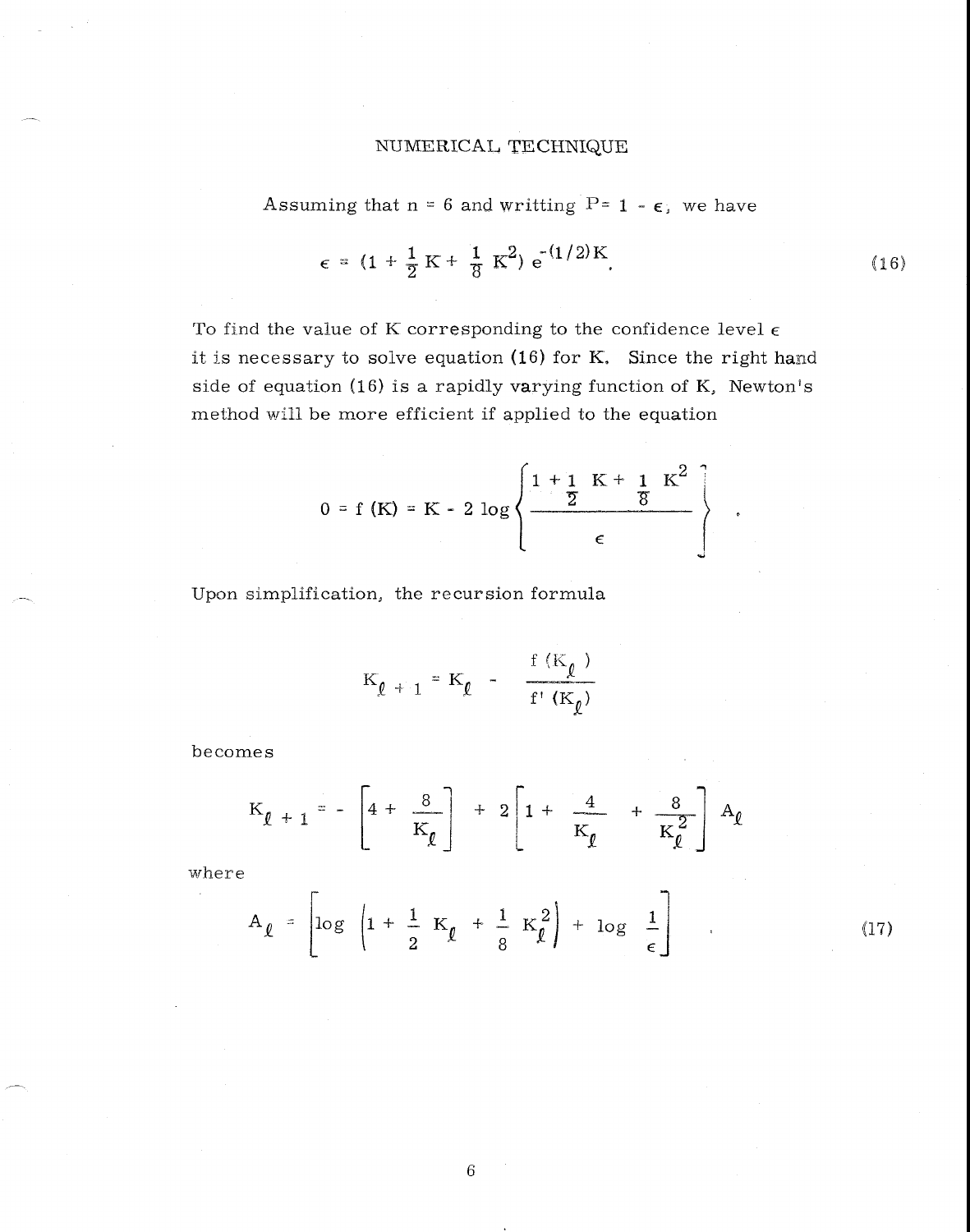From equation (16) it follows that

$$
\frac{-\log \epsilon}{K} = \frac{1}{2} - \frac{\log (1 + \frac{1}{2} K + \frac{1}{8} K^{2})}{K}
$$

and therefore

$$
\frac{\log \frac{1}{\epsilon}}{K} \rightarrow \frac{1}{2}
$$

as  $K \rightarrow \infty$  (or equivalently, as  $\varepsilon \rightarrow 0$ ). Thus, a reasonable initial guess for the iteration (17) is

$$
K_0 = 2 \log \frac{1}{\epsilon} \tag{18}
$$

If  $\epsilon$  = 0.01 the resulting  $\mathrm{K}_\ell$  's are

$$
K_0 = 9.210
$$
  
\n
$$
K_1 = 17.727
$$
  
\n
$$
K_2 = 16.817
$$
  
\n
$$
K_3 = 16.812
$$

and

$$
\left(1+\frac{1}{2}K_3+\frac{1}{8}K_3^2\right) e^{-K_3/2} = 9.999 \times 10^{-3}
$$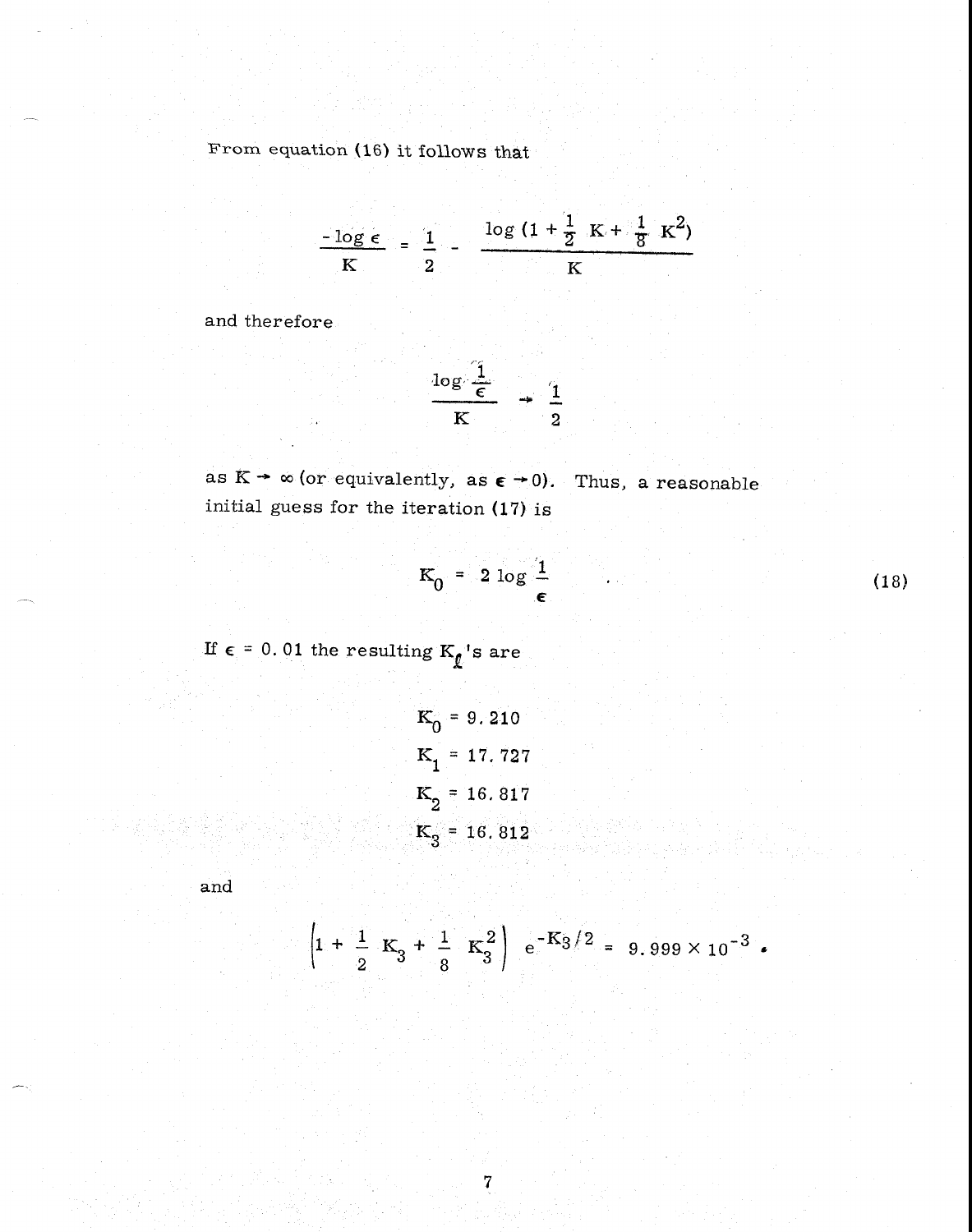### PRINCIPAL AXES

Consider the problem of finding stationary values of  $f(x) = \sqrt{x^t} x$ (the distance from the origin) when  $\underline{x}$  is constrained to lie on  $E_K$ . The vectors  $\pm x_{\ell}$  ( $\ell = 1, \ldots, n$ ) for which  $f(x)$  is stationary are called the principal axes of the ellipsoid  $E_K$ . By using Lagrange multipliers it follows easily that the  $\underline{x}_{\ell}$ 's are the eigenvectors of B. Since C<sup>-1</sup> = B and C have the same eigenvectors, the principle axes of  $E_K$  are the eigenvectors of C. Thus we have

and

$$
\underline{\mathbf{x}}_{\ell}^{\mathbf{t}} \underline{\mathbf{x}}_{\ell} = \lambda_{\ell} \underline{\mathbf{x}}_{\ell}^{\mathbf{t}} \ \mathbf{C}^{-1} \underline{\mathbf{x}}_{\ell} = \lambda_{\ell} \ \mathbf{K}.
$$

 $C_{\underline{x}_\ell} = \lambda_\ell \underline{x}_\ell$ 

 $\underline{x}_{\ell} = \lambda_{\ell} C^{-1} \underline{x}_{\ell}$ 

Therefore the principal axes of  $E_K$  are the eigenvectors of C normalized so that the length of  $x_{\ell}$  is  $\sqrt{K\lambda_{\ell}}$  where  $\lambda_{\ell}$  is the eigenvalue corresponding to  $\underline{\mathbf{x}}_{\ell}$ .

If C<sub>1</sub>, ..., C<sub>n</sub> are scalars such that\n
$$
\sum_{\ell=1}^{n} C_{\ell}^{2} = 1
$$

then

$$
\underline{\mathbf{x}} = \sum_{\ell = 1}^{n} \mathbf{C}_{\ell} \underline{\mathbf{x}}_{\ell}
$$

(19)

is a point on  $E_K$ . Something like polar coordinates can be introduced on  $\mathbf{E}_\mathbf{K}$  by using the formula

$$
\underline{x} = \cos \theta_1 \underline{x}_1 + \sin \theta_1 \cos \theta_2 \underline{x}_2 + \sin \theta_1 \sin \theta_2 \cos \theta_3 \underline{x}_3
$$
  
+ 
$$
\cdots + \sin \theta_1 \sin \theta_2 \cdots \sin \theta_{n-1} \cos \theta_n \underline{x}_n
$$